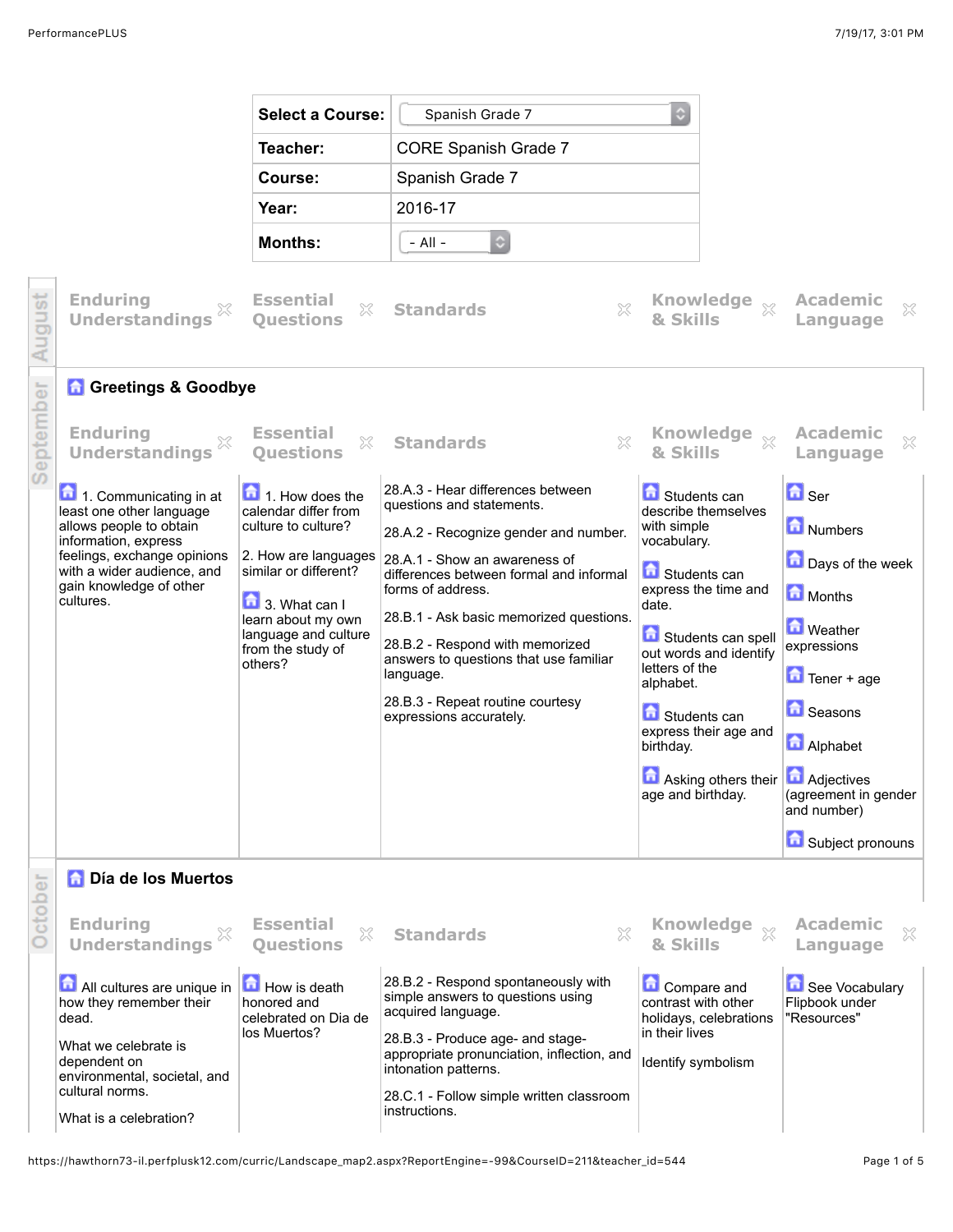|        | What do you celebrate with<br>your family?<br>What do you (your family) do<br>when a loved one passes<br>away? How do you feel?<br>Why is it important to<br>remember the dead?<br>Can death be celebrated? |                                                                                                                                                                                       | 28.C.2 - Read a simple passage and<br>complete comprehension activities and<br>exercises.<br>28.C.3 - Infer meaning of unfamiliar<br>vocabulary using contextual clues.<br>29.A.1 - Demonstrate culturally authentic<br>activities (e.g., sing a song, play a game,<br>prepare a food) following simple target<br>language instructions.<br>29.A.2 - Role-play simple situations that<br>demonstrate knowledge of activities<br>popular in target language cultures (e.g.,<br>home and school activities, holiday |                                                                                                                                                                                                   |                                                                                                                 |
|--------|-------------------------------------------------------------------------------------------------------------------------------------------------------------------------------------------------------------|---------------------------------------------------------------------------------------------------------------------------------------------------------------------------------------|-------------------------------------------------------------------------------------------------------------------------------------------------------------------------------------------------------------------------------------------------------------------------------------------------------------------------------------------------------------------------------------------------------------------------------------------------------------------------------------------------------------------|---------------------------------------------------------------------------------------------------------------------------------------------------------------------------------------------------|-----------------------------------------------------------------------------------------------------------------|
| ā      | <b>n</b> Describing Myself & Others                                                                                                                                                                         |                                                                                                                                                                                       | customs).                                                                                                                                                                                                                                                                                                                                                                                                                                                                                                         |                                                                                                                                                                                                   |                                                                                                                 |
| Novem  | <b>Enduring</b><br><b>Understandings</b>                                                                                                                                                                    | <b>Essential</b><br>×<br><b>Ouestions</b>                                                                                                                                             | X<br><b>Standards</b>                                                                                                                                                                                                                                                                                                                                                                                                                                                                                             | <b>Knowledge</b><br>$\chi$<br>& Skills                                                                                                                                                            | <b>Academic</b><br>X<br>Language                                                                                |
|        | People are alike and<br>different<br>What makes me special?                                                                                                                                                 | How do you<br>identify yourself?<br>How do you see<br>yourself?<br>What makes me<br>special?                                                                                          | 28.D.3 - Give a short presentation<br>supported by visuals regarding family<br>members, friends, objects, or common<br>school and home activities.<br>28.D.4 - Use learned material to write or<br>present original dialogues.                                                                                                                                                                                                                                                                                    | Conjugate both<br>verbs correctly<br>Identify when to use<br>Ser vs. Tener in a<br>sentence<br><b>Adjective</b><br>Agreement                                                                      | $\blacksquare$ Ser<br>Tener                                                                                     |
| ā      | <b>A</b> Likes & Dislikes                                                                                                                                                                                   |                                                                                                                                                                                       |                                                                                                                                                                                                                                                                                                                                                                                                                                                                                                                   |                                                                                                                                                                                                   |                                                                                                                 |
| ecemp  | <b>Enduring</b><br><b>Understandings</b>                                                                                                                                                                    | <b>Essential</b><br>X<br><b>Questions</b>                                                                                                                                             | X<br><b>Standards</b>                                                                                                                                                                                                                                                                                                                                                                                                                                                                                             | <b>Knowledge</b><br>$\chi$<br>& Skills                                                                                                                                                            | <b>Academic</b><br>X<br>Language                                                                                |
|        | Students will be able to<br>recognize similarities and<br>differences with other middle<br>schoolers regarding their<br>likes/dislikes.                                                                     | What do students<br>like to do and how<br>does that compare<br>with students from<br>around the globe?<br>How does the<br>structure of the<br>English language<br>compare to Spanish? | 28.B.1 - Ask learned questions<br>spontaneously in familiar contexts.                                                                                                                                                                                                                                                                                                                                                                                                                                             | Conjugate the<br>verb Gustar<br>Identify the gender<br>and number of a word<br>and use correct<br>definite article with it<br>Identify when to use<br>the prepositon DE<br>with definite articles | <b>Gustar</b><br>De, del, de los, de las,<br>de la<br>Definite articles<br>命<br>Interrogative/Question<br>Words |
| anuary | <b>n</b> Unit 3                                                                                                                                                                                             |                                                                                                                                                                                       |                                                                                                                                                                                                                                                                                                                                                                                                                                                                                                                   |                                                                                                                                                                                                   |                                                                                                                 |
|        | <b>Enduring</b><br>×<br><b>Understandings</b>                                                                                                                                                               | <b>Essential</b><br>X<br><b>Questions</b>                                                                                                                                             | X<br><b>Standards</b>                                                                                                                                                                                                                                                                                                                                                                                                                                                                                             | <b>Knowledge</b><br>$\chi$<br>& Skills                                                                                                                                                            | <b>Academic</b><br>×<br>Language                                                                                |
|        | Students will understand<br>the difference between<br>conjugated verbs and<br>infinitive verbs.<br>Students will begin to<br>understand that languages<br>often cannot be directly                          | How can I talk<br>about who is doing<br>what in Spanish?<br>How can I conjugate a<br>regular AR verb in<br>Spanish in the<br>present tense?                                           | 28.C.2 - Recognize repeating patterns in<br>the target language.<br>28.C.4 - Use cognates to decode<br>meaning of a passage.<br>28.D.1 - Write simple sentences using<br>memorized material.                                                                                                                                                                                                                                                                                                                      | Querer<br>Prepositions<br><b>Frequency Words</b><br>Conjugation of -<br><b>AR Verbs</b>                                                                                                           | <b>Querer</b><br>$\ln$ + a + infinitivo / $\ln$ +<br>a + locación<br>Conjugated verb<br>Infinitive verb         |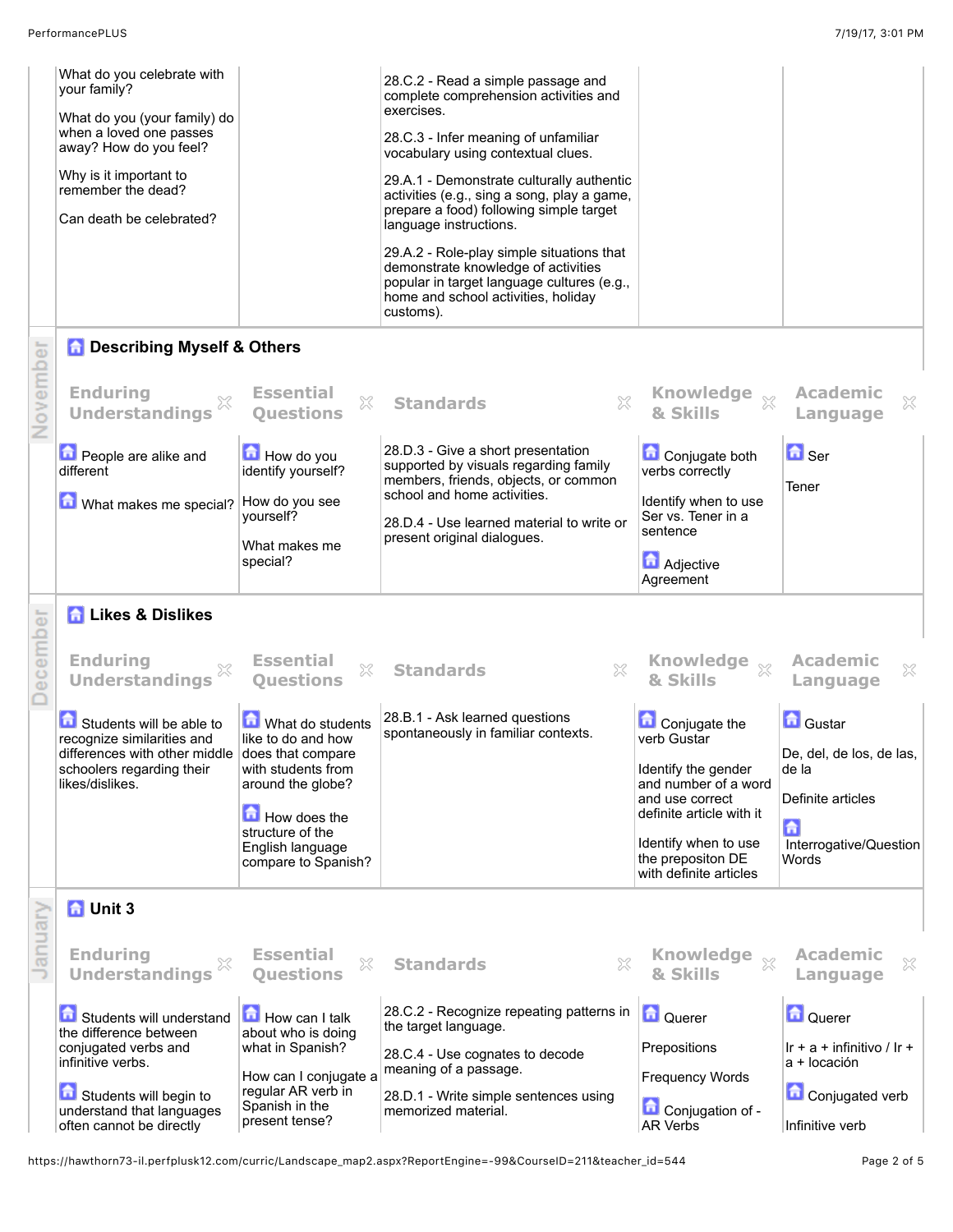|          | translated.                                            |                                                               |                                                                                                                       |                                           |                                  |
|----------|--------------------------------------------------------|---------------------------------------------------------------|-----------------------------------------------------------------------------------------------------------------------|-------------------------------------------|----------------------------------|
|          |                                                        | How do I conjugate<br>an irregular verb?                      |                                                                                                                       | Say what they're<br>going to do (Ir $a +$ |                                  |
|          |                                                        | What is a stem<br>changing verb?                              |                                                                                                                       | Infinitivo)                               |                                  |
|          |                                                        | What do we need<br>qrammar?                                   |                                                                                                                       |                                           |                                  |
|          |                                                        | What is conjugation?                                          |                                                                                                                       |                                           |                                  |
|          | <b>n</b> Ir, Jugar, Conjugating AR Verbs + Weather     |                                                               |                                                                                                                       |                                           |                                  |
| February | <b>Enduring</b><br><b>Understandings</b>               | <b>Essential</b><br>X<br><b>Questions</b>                     | $\boldsymbol{\mathbb{X}}$<br><b>Standards</b>                                                                         | & Skills                                  | <b>Academic</b><br>×<br>Language |
|          | <b>Learning about verbs</b><br>helps you better        | How can I talk<br>about who is doing                          | 28.D.1 - Copy words and phrases in the<br>target language.                                                            | Conjugating AR<br>verbs                   | <b>n</b> Infinitive              |
|          | communicate in Spanish.                                | what in Spanish?                                              | 28.D.2 - Categorize words based on<br>meaning.                                                                        | Jugar                                     | Conjugated                       |
|          |                                                        | How can I conjugate a<br>regular AR verb in<br>Spanish in the | 28.A.3 - Hear differences between<br>questions and statements.                                                        | Ir                                        |                                  |
|          |                                                        | present tense?<br>How do I                                    | 30.A.3 - Describe weather and nature in<br>simple science terms in the target                                         | <b>M</b> Weather<br>vocabulary            |                                  |
|          |                                                        | conjugate an irregular                                        | language.                                                                                                             | <b>d</b> Identifying when to              |                                  |
|          |                                                        | verb?<br>What is a stem                                       | 30.A.3 - Report simple weather and<br>nature phenomena.                                                               | use Gustar vs. Querer                     |                                  |
|          |                                                        | changing verb?<br>What do we need                             | 28.A.2 - Recognize the sound differences<br>in words that indicate number, gender,<br>person, and case.               |                                           |                                  |
|          |                                                        | grammar?<br>What is conjugation?                              | 28.A.3 - Distinguish commands directed<br>to self, others, and a group.                                               |                                           |                                  |
|          |                                                        | How do I describe<br>the weather?                             | 28.B.1 - Ask and respond to a variety of<br>questions using learned material.                                         |                                           |                                  |
|          |                                                        | How does weather<br>differ in different<br>countries?         | 28.B.3 - Use common forms of courtesy,<br>greetings, and leave-takings appropriate<br>to the time of day.             |                                           |                                  |
|          |                                                        |                                                               | 28.B.4 - Pronounce words and phrases<br>with age- and stage-appropriate<br>pronunciation, intonation, and inflection. |                                           |                                  |
|          |                                                        |                                                               | 28.C.2 - Read a simple passage and<br>complete comprehension activities and<br>exercises.                             |                                           |                                  |
|          |                                                        |                                                               | 28.C.3 - Infer meaning of unfamiliar<br>vocabulary using contextual clues.                                            |                                           |                                  |
| March    | <b>A</b> La Escuela                                    |                                                               |                                                                                                                       |                                           |                                  |
|          | <b>Enduring</b><br><b>Understandings</b>               | <b>Essential</b><br>X<br><b>Questions</b>                     | <b>Standards</b><br>X                                                                                                 | <b>Knowledge</b><br>$\chi$<br>& Skills    | <b>Academic</b><br>X<br>Language |
|          | Middle school students in<br>different countries share | How does my<br>school compare to                              | 28.B.1 - Ask learned questions<br>spontaneously in familiar contexts.                                                 | Conjugate all<br>regular verbs            | <b>D</b> Venir                   |
|          | common experiences in<br>school.                       | other schools around<br>the world?                            | 28.B.2 - Respond spontaneously with<br>simple answers to questions using                                              | Talk about their                          | <b>L</b> Llegar                  |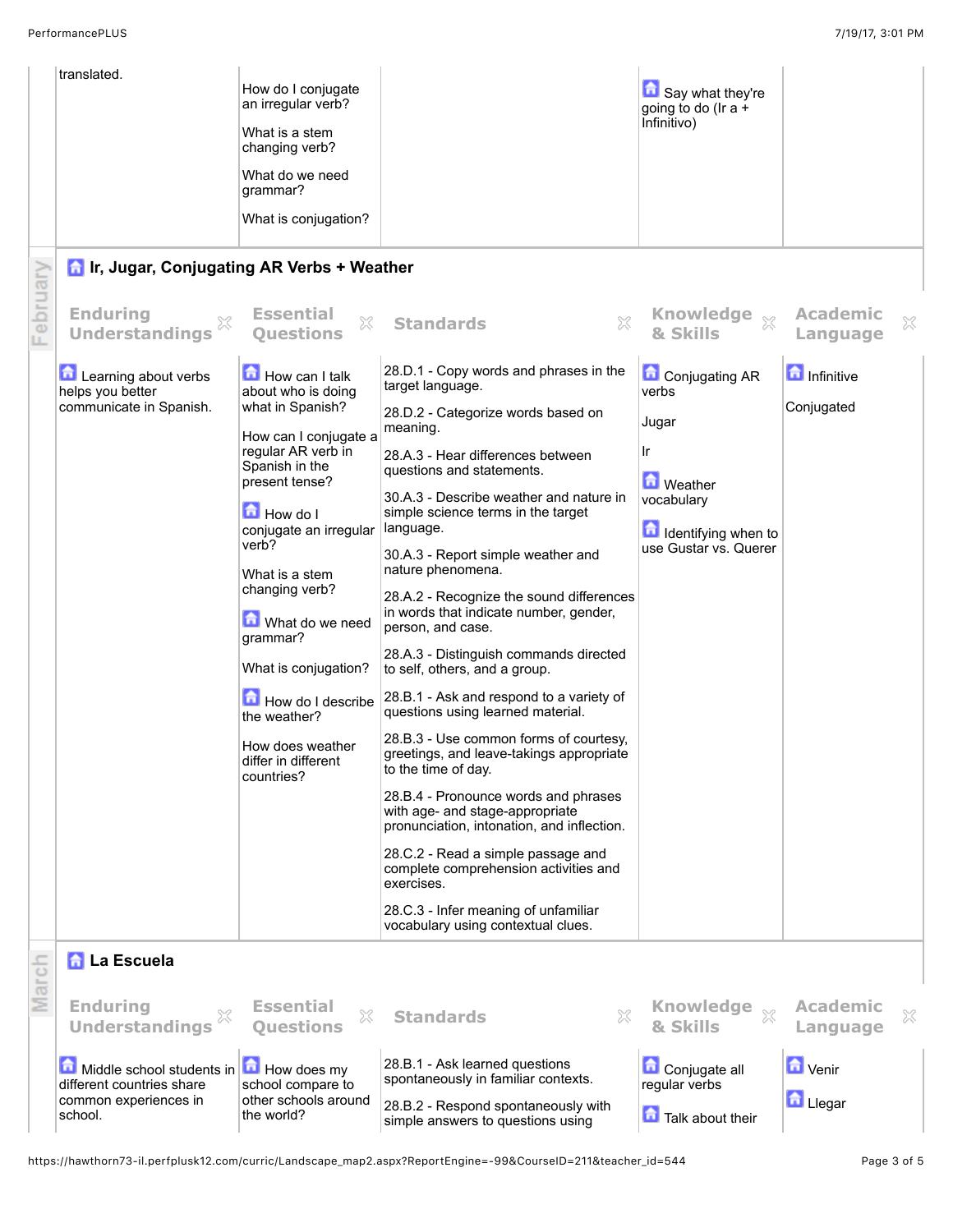|       |                                                                                          | How does my own<br>background affect my<br>view and beliefs about<br>education?               | acquired language.<br>28.C.2 - Read a simple passage and<br>complete comprehension activities and<br>exercises.                                                             | classes with times<br>included<br>Compare a<br>celebration from their<br>own culture to one<br>from a different culture<br><b>Explain what they</b><br>need for each class<br>Explain their<br>schedule and at what<br>times they go to<br>classes<br><b>D</b> Understand<br>someone else's<br>schedule<br><b>D</b> Use verbs that<br>have an irregular yo<br>form | School supplies<br><b>n</b> Irregular verbs<br>Regular verbs<br>School subjects<br>Terminar<br>Empezar<br>Almorzar<br>Estudiar<br>Aprender<br>Usar<br>Enseñar |
|-------|------------------------------------------------------------------------------------------|-----------------------------------------------------------------------------------------------|-----------------------------------------------------------------------------------------------------------------------------------------------------------------------------|--------------------------------------------------------------------------------------------------------------------------------------------------------------------------------------------------------------------------------------------------------------------------------------------------------------------------------------------------------------------|---------------------------------------------------------------------------------------------------------------------------------------------------------------|
| April | <b>A</b> La Familia                                                                      |                                                                                               |                                                                                                                                                                             |                                                                                                                                                                                                                                                                                                                                                                    |                                                                                                                                                               |
|       | <b>Enduring</b><br><b>Understandings</b>                                                 | <b>Essential</b><br>X<br><b>Ouestions</b>                                                     | X<br><b>Standards</b>                                                                                                                                                       | Knowledge xx<br>& Skills                                                                                                                                                                                                                                                                                                                                           | <b>Academic</b><br>X<br>Language                                                                                                                              |
|       | Students will recognize<br>ethnic heritage.                                              | How are family<br>structures in other<br>cultures similar or                                  | 28.B.3 - Use routine courtesy<br>expressions appropriately (e.g., Mr.,<br>Mrs., Miss, please, thank you).                                                                   | <b>In Identify family</b><br>members                                                                                                                                                                                                                                                                                                                               | <b>Descriptive</b><br>adjectives                                                                                                                              |
|       | Students will understand that different to my own<br>print (images) carries<br>meanings. | family?                                                                                       | 28.B.4 - Use formal and informal words<br>of address.                                                                                                                       | Describe family<br>members                                                                                                                                                                                                                                                                                                                                         | Family vocab<br>Chores/responsibilites                                                                                                                        |
|       | Students will understand the<br>concept of traditions and<br>heritage.                   | How does culture<br>influence the concept<br>of a family?                                     | 29.A.2 - State appropriate forms of<br>courtesy in relation to another person<br>(e.g., adult, peer, parent).                                                               | <b>Express and ask</b><br>about family<br>relationships                                                                                                                                                                                                                                                                                                            | vocab                                                                                                                                                         |
|       | Students will reflect on their<br>own family values and                                  | What is a family?                                                                             | 30.B.1 - Give examples of common<br>professions and occupations.                                                                                                            | <b>Explain someones</b><br>age                                                                                                                                                                                                                                                                                                                                     |                                                                                                                                                               |
|       | traditions, and begin to<br>understand and express why<br>these things are important to  | What makes up a<br>family?                                                                    | 28.D.2 - Describe people, activities, or<br>objects from school or home.                                                                                                    | <b>Different family</b><br>values and<br>responsibilities                                                                                                                                                                                                                                                                                                          |                                                                                                                                                               |
|       |                                                                                          |                                                                                               |                                                                                                                                                                             | <b>Express likes and</b><br>dislikes of people                                                                                                                                                                                                                                                                                                                     |                                                                                                                                                               |
| May   | <b>n</b> House & Chores & Final Exam                                                     |                                                                                               |                                                                                                                                                                             |                                                                                                                                                                                                                                                                                                                                                                    |                                                                                                                                                               |
|       | <b>Enduring</b><br><b>Understandings</b>                                                 | <b>Essential</b><br>X<br><b>Ouestions</b>                                                     | $\gtrsim$<br><b>Standards</b>                                                                                                                                               | <b>Knowledge</b><br>$\chi$<br>& Skills                                                                                                                                                                                                                                                                                                                             | <b>Academic</b><br>X<br>Language                                                                                                                              |
|       | Roles of family members<br>vary across cultures in the                                   | How do house<br>structures compare in                                                         | 28.D.4 - Use learned material to write or<br>present original dialogues.                                                                                                    | House vocabulary                                                                                                                                                                                                                                                                                                                                                   | <b>D</b> Preposiciones                                                                                                                                        |
|       | world.<br>Family members share<br>various household<br>responsibilities.                 | different cultures?<br>How do roles of<br>family members<br>compare in different<br>cultures? | 28.D.1 - Compose a simple report about<br>family members, friends, objects, or<br>common school and home activities<br>using appropriate punctuation and<br>capitalization. | $\bigcap$ Estar +<br>prepositional words                                                                                                                                                                                                                                                                                                                           | <b>Adjetivos</b><br>posesivos                                                                                                                                 |
|       | Houses vary depending on                                                                 |                                                                                               |                                                                                                                                                                             |                                                                                                                                                                                                                                                                                                                                                                    |                                                                                                                                                               |